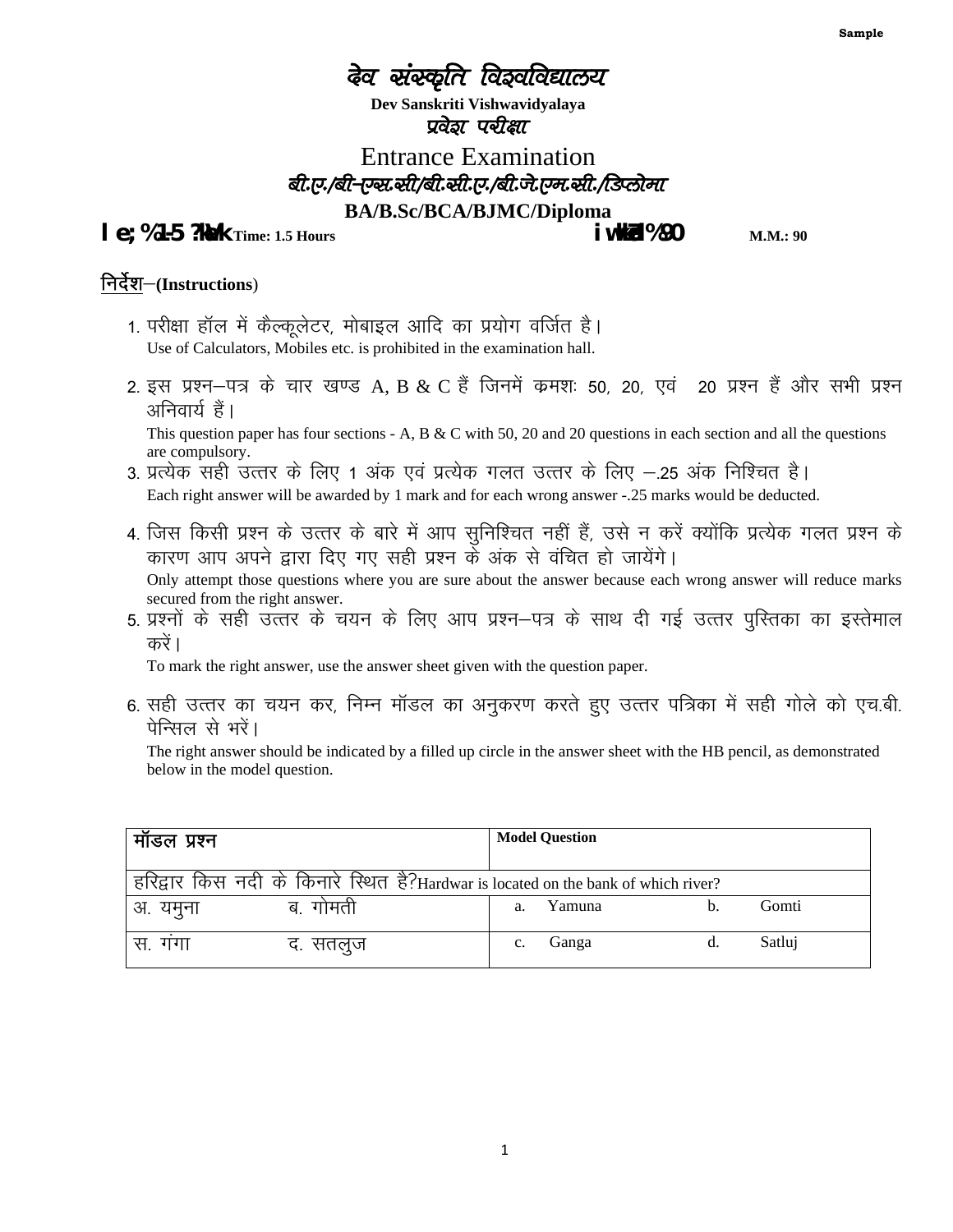### खण्ड-अ Section-A सामान्य ज्ञान General Knowledge

- 1 यूपीएस का विस्तृत रूप है—
	- (अ) अनइन्टरप्टेड पॉवर सप्लाई
	- (ब) युनिवर्सल पॉवर सप्लाई
	- $\overline{u}$ (स) युनिवर्सल पॉवर सर्विस
	- (द) युनिवर्सल पॉवर सेविंग
- $2$  ) न्यूनतम मेमोरी साइज की इकाई चुनिए  $-$ 
	- (अ) केबी
	- (ब) एमबी
	- $(H)$  जीबी
	- $(7)$  टीबी
- $3$ <sup> $\hat{a}$ </sup> मेत्री एक्सप्रेस' रेल सेवा का सम्बन्ध किससे है?  $(x)$  भारत – पाकिस्तान
	- $(a)$  भारत बांग्लादेश
	- $(H)$  भारत  $-$  नेपाल
	- $($ द) भारत भूटान
- $4$  भूकम्प की तीव्रता का मापन किया जाता है— (अ) रिक्टर पैमाने पर
	- (ब) केल्विन पैमाने पर
	- (स) डेसीबल में
	- (द) पास्कल में
- $5$  वार एण्ड पीस' किसने लिखी–
	- (अ) टालस्टाय
	- $(q)$  महात्मा गांधी
	- (स) चार्ल्स डिकेन्स
	- (द) किपलिंग
- 6 जत्तराखण्ड के मुख्यमंत्री हैं-(अ) हरीश रावत
	- (ब) हरक सिंह रावत
	-
	- (स) डॉ0 रमेश पोखरियाल निशंक
	- (द) डॉ0 के0 के0 पॉल
- 7 स्टच्यू आफ लिबर्टी कहाँ स्थित है? (अ) लंदन, इंग्लैंड
	- (ब) ब्रिसबन, आस्ट्रेलिया
	- (स) ऑकलैण्ड, न्यूजीलैण्ड
	- (द) न्यूआर्क, यू.एस.एस
- 1 The full form of UPS is-
	- (a) Uninterrupted Power Supply
	- (b) Universal Power Supply
	- (c) Universal Power Service
	- (d) Universal Poer Seving
- 2 Choose the smallest memory size unit-
	- (a) KB
	- (b) MB
	- (c) GB
	- (d) TB
- 3 'Maitri Express' railway service is related with-
	- (a) India Pakistan
	- (b) India Bangladesh
	- (c) India Nepal
	- (d) India Bhutan
- 4 The intensity of earthquakes is measured- (a) on the Richter scale (b) on the Kelvin scale
	- (c) in Decibel
	- (d) in Pascal
- 5 Who wrote 'War and Peace'
	- (a) Tolstoy
	- (b) Mahatma Gandhi
	- (c) Charles Dickens
	- (d) Kipling
- 6 The Chief Minister of Uttarakhand is- (a) Harish Rawat (b) Harak Singh Rawat (c) Dr. Ramesh Pokhriyal Nishank
	- (d) Dr. K.K. Paul
- 7 Where is the Statue of Liberty located? (a) London, England
	- (b) Brisbane, Australia
	- (c) Auckland, New Zeland
	- (d) New York, U.S.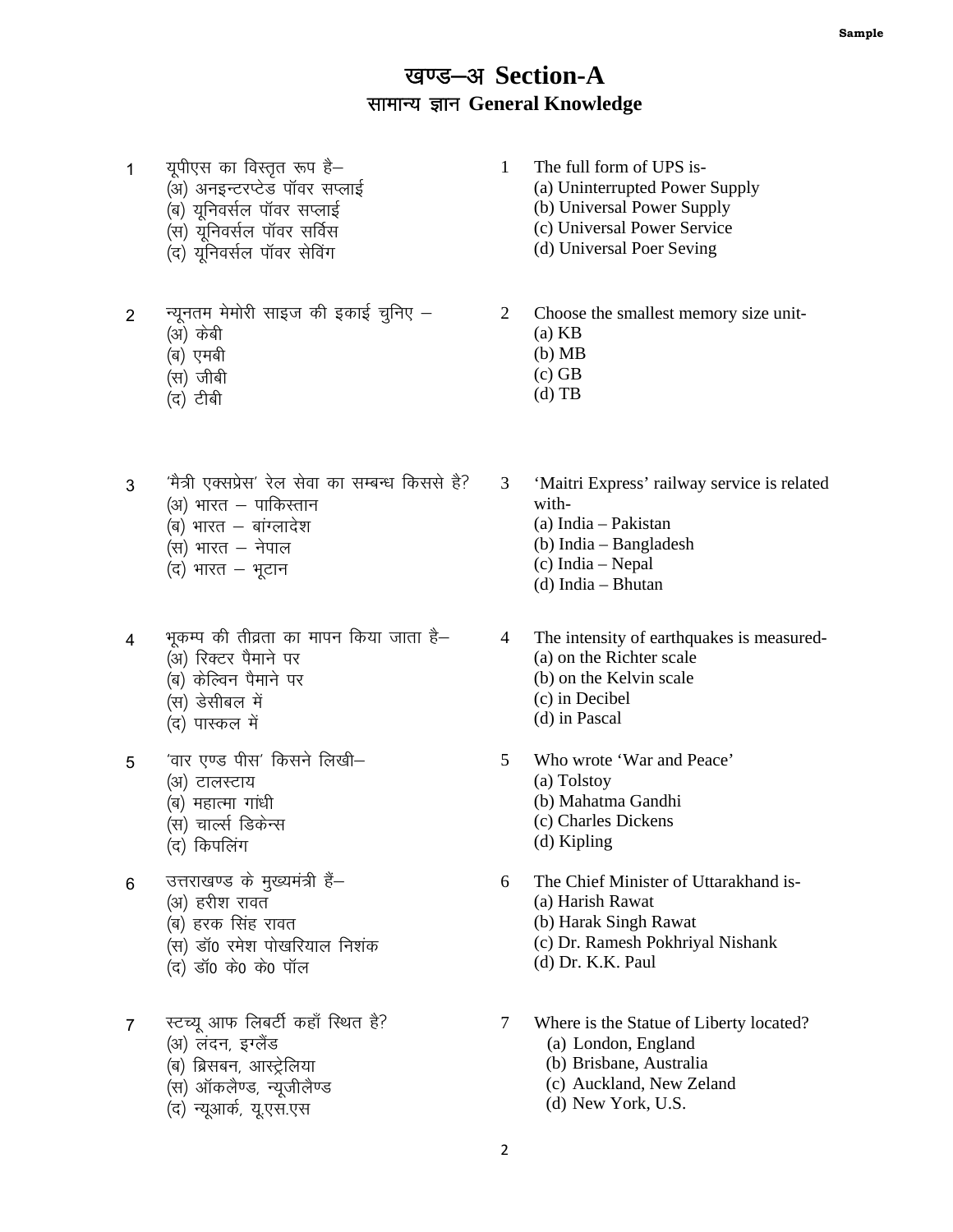- $8$  वाशिंग सोड़ा का प्रचलित नाम है–
	- (अ) सोडियम कार्बोनेट
	- ,<br>(ब) कैल्सियम बाईकार्बोनेट
	- ्<br>(स) सोडियम बाईकार्बोनेट
	- ,<br>(द) कैल्सियम कार्बोनेट
- 9 विश्व में सबसे लम्बी नदी है-
	- (अ) अमेजन
	- $(a)$  गंगा
	- $\ddot{H}$ सील
	- ्त्र)<br>(द) साउथ चायन सी
- $10$  रतौंधी किसकी कमी के कारण होता है–
	- (अ) विटामिन ए
	- $\overline{q}$ ) विटामिन बी
	- .<br>(स) विटामिन के
	- (द) विटामिन ई
- 8 Washing soda is the common name for (a) Sodium Carbonate
	- (b) Calcium Bicarbonate
	- (c) Sodium Bicarbonate
	- (d) Calcium Carbonate
- 9 Longest river in the world-
	- (a) Amazon
	- (b) Ganga
	- (c) Nile
	- (d) South-China Sea
- 10 Night blindness is caused due to deficiency of-
	- (a) Vitamin A
	- (b) Vitamin B
	- (c) Vitamin K
	- (d) Vitamin E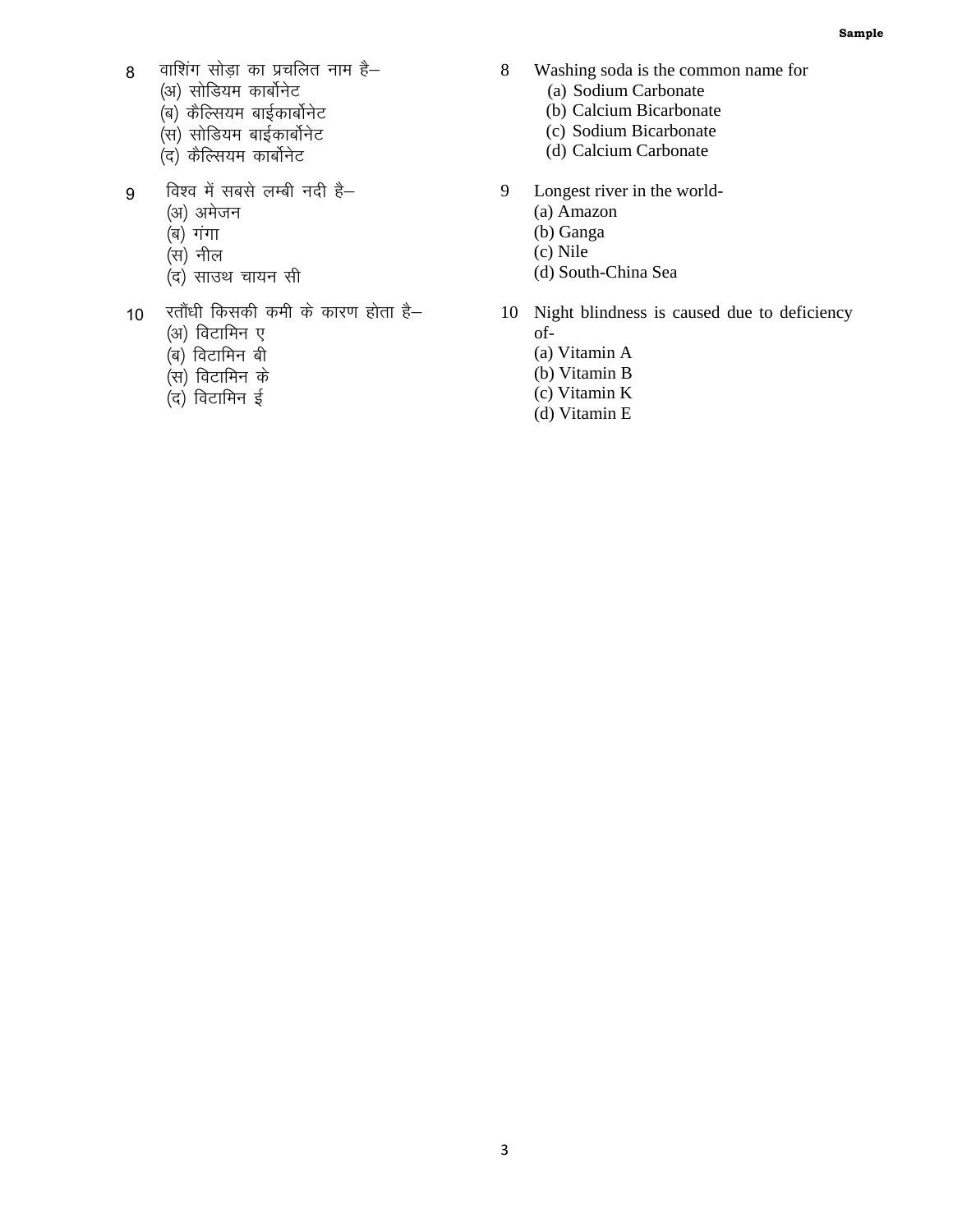## **Section-B** (Aptitute Test)

 $\mathbf 1$ Which letter replaces the question mark? (कौन  $2$ सा शब्द प्रश्नचिन्ह के स्थान पर आयेगा)



Which letter replaces the question mark? (कौन सा शब्द प्रश्नचिन्ह के स्थान पर आयेगा)



In each of the following questions a number series is given with one term missing. Choose the correct alternative that will continue the same pattern and fill in the blank spaces.

| $3 \quad 17, 22, 27, 32, \ldots$ ? | $87, 74, 61, 48, \ldots$ ? |  |
|------------------------------------|----------------------------|--|
| (a) $33$                           | (a) 35                     |  |
| (b) $35$                           | (b) $30$                   |  |
| (c) 38                             | $(c)$ 32                   |  |
| $(d)$ 37                           | $(d)$ 25                   |  |
|                                    |                            |  |

Find the next term in the following series :

5 BMO, EOQ, HQS, .....? (a) KSU  $(b)$  LMN  $(c)$  SPV  $(d)$  SOW

6 M, N, O, L, R, I, V, ...?

- $(a)$  A
	- $(b) F$  $(c)$  E
	- $(d)$  C